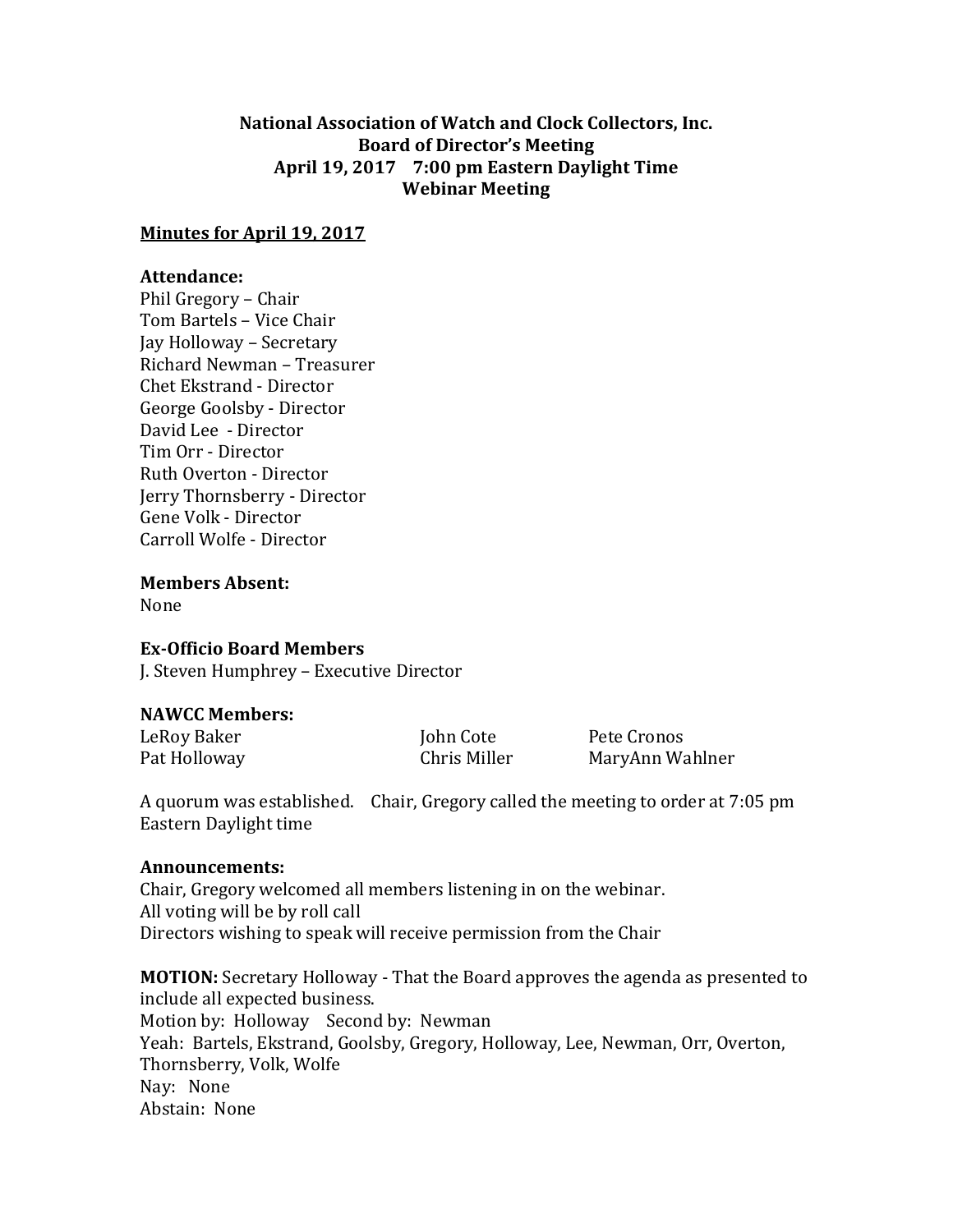Absent: None Motion: Passed

**MOTION:** Move that the Board approve the minutes of the March 2017 meeting. Motion by: Holloway Second by: Bartels Yeah: Bartels, Ekstrand, Goolsby, Gregory, Holloway, Lee, Newman, Orr, Overton, Thornsberry, Volk, Wolfe Nay: None Abstain: None Absent: None Motion: Passed

**Item:** The next BOD meeting will be held May 17, 2017 at 7:00 pm Eastern Daylight Saving Time

**Item:** Announced that Leroy Baker and Robert Gary had been approved as nominated Directors for the NAWCC Board.

**Item:** Discussed early financing needs for the 2019 Symposium to be held in Germany.

**Item:** Discussed the concerns expressed by International Chapters in cost of membership.

**Item:** Ruth Overton brought the Board up to date on the process to find and secure a new Executive Director.

The Chair opened the floor up to the members who were in attendance to speak. No one in attendance requested to speak.

**MOTION:** Move that the Board go into Executive Session. Motion by: Holloway Second by: Bartels Yeah: Bartels, Ekstrand, Goolsby, Gregory, Holloway, Lee, Newman, Orr, Overton, Thornsberry, Volk, Wolfe Nay: None Abstain: None Absent: None Motion: Passed

After the Executive Session ended no action was taken.

**MOTION:** Move that the meeting be adjourned. Motion by: Holloway Seconded by: Wolfe Yeah: Bartels, Ekstrand, Goolsby, Gregory, Holloway, Lee, Newman, Orr, Overton, Thornsberry, Volk, Wolfe Nay: None